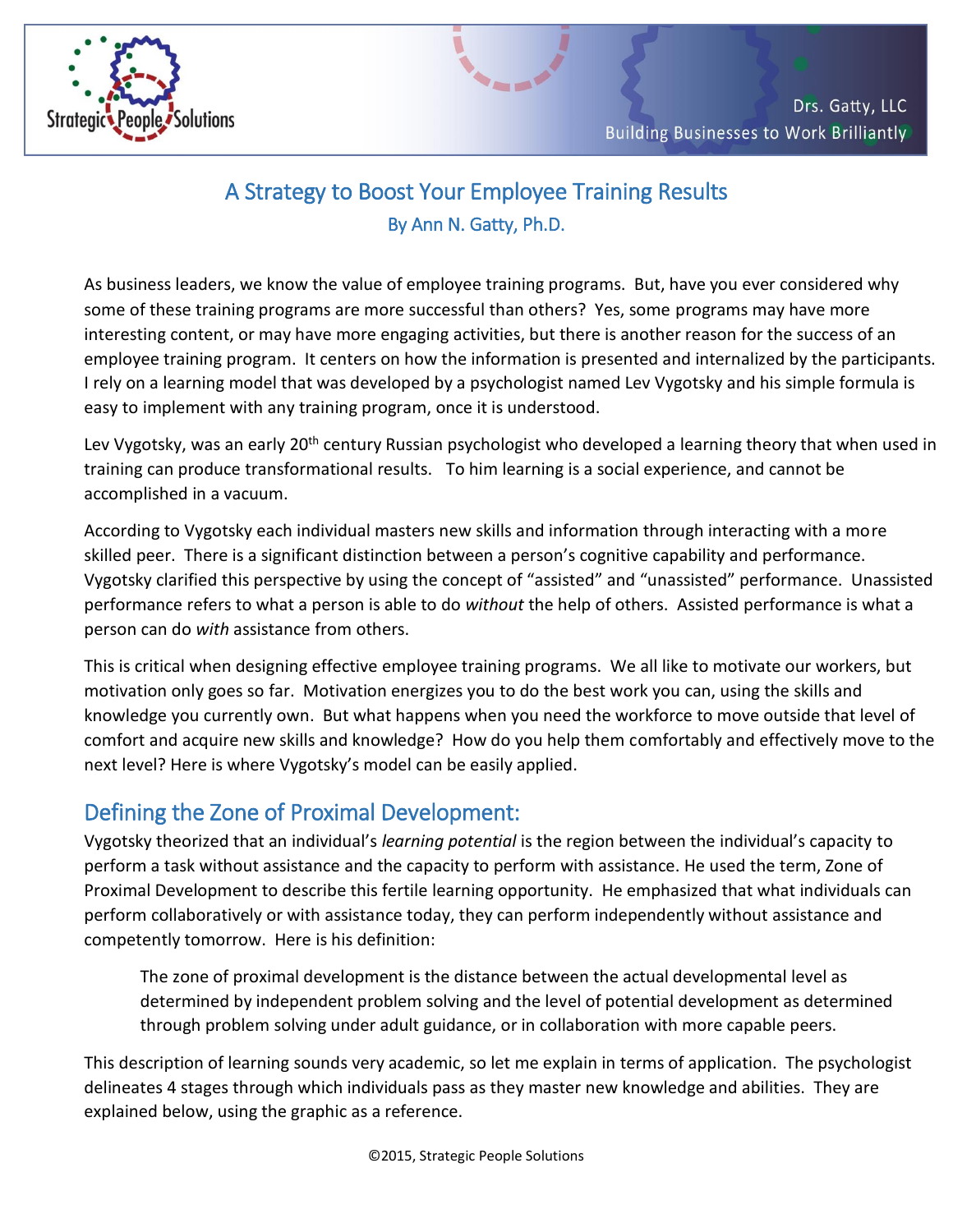

STAGE 1: Where performance is assisted by more capable others

In Stage I, the facilitator's task is providing sufficient assistance (through directions or modeling) for individuals to accomplish the task. They can complete the task because the facilitator provides as much assistance that is needed for the individuals to be able to comprehend how to accomplish the task. In other words, the assistance is external using the facilitator's guidance. In any situation, the facilitator must select the appropriate activity and materials that meet the individual's current ability level.



## STAGE 2: Where performance is assisted by the self

The transfer from external to internal control is accomplished when the individual assumes more of the responsibility to complete the task. The distinctive feature of the second phase is self-directed speech, in which the individuals accomplishes the task by prompting themselves with comments previously supplied by the facilitator, whether in spoken words or just in thought. When a task can be accomplished without thinking, the individuals have emerged from the ZPD into Stage III.

STAGE 3: Where performance is developed, automatized, and "fossilized"

Here task accomplishment becomes automatic; no real thought is necessary. The individuals can complete the task without having to mentally remind themselves about each step of the process.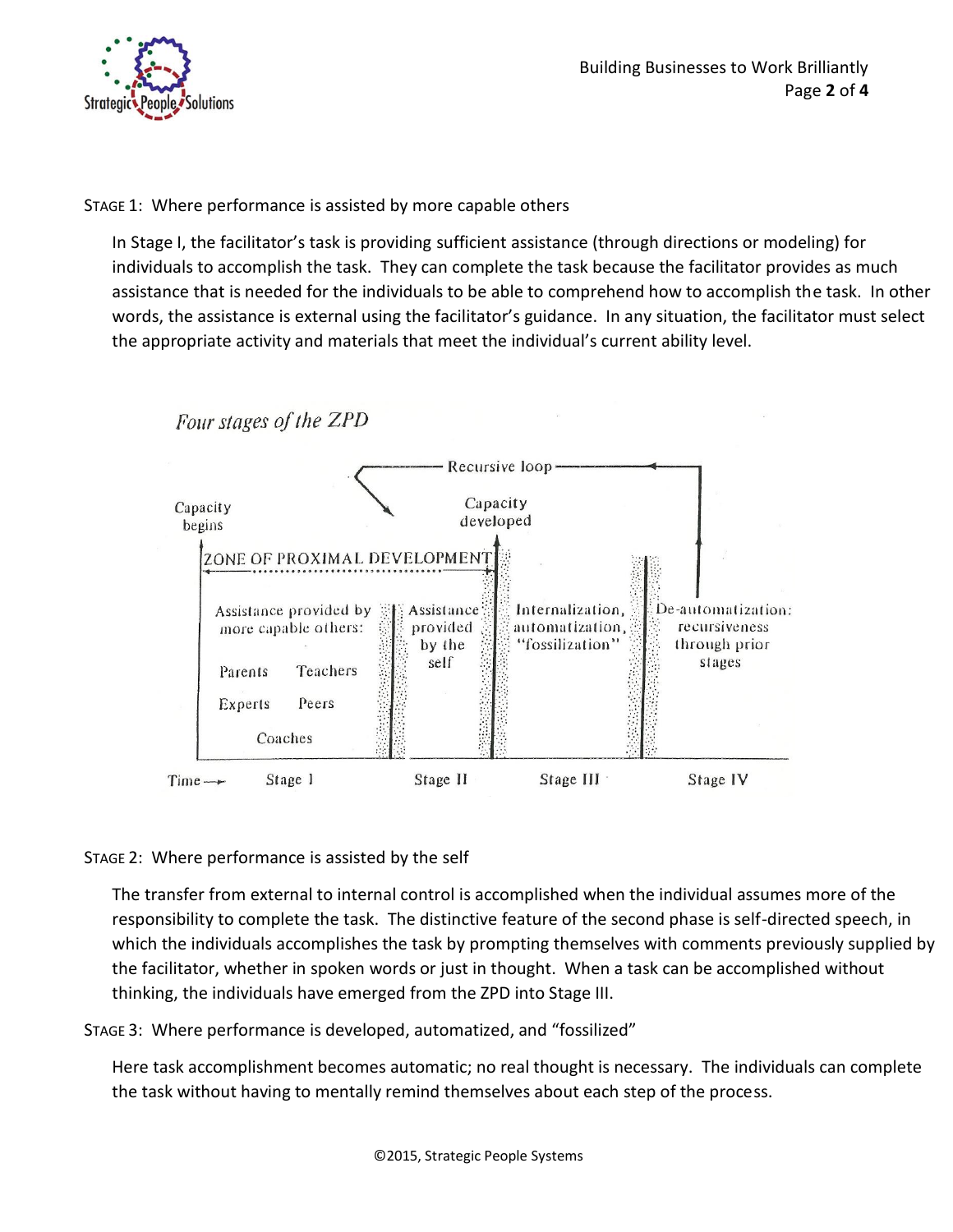

STAGE 4: De-automatization of performance leads to recursion back through the ZPD

What one formerly could do, one can no longer do. This de-automatization may be due to slight environmental changes or stress, or lack of use. The individuals may need to reference directions as a reminder or ask for assistance from a more capable peer as a way to refresh the memory.

What does this process look like in real life? Let's use the example of learning how you became proficient at tying shoes that have shoe laces.

Stage One: Your parent puts a pair of shoes on your feet and ties your shoes. That individual then unties the shoes and shows you the process of manipulating the laces to make a loop, circle athe other lace around the loop and take the lace under the lace and create a second loop which when both loops are pulled taught creates a snug tie. Maybe my instructions are not the greatest, but you get the idea. All the while through the process, your parent is offering verbal directions that you can follow.

Stage Two: You practice tying the shoes remembering the instructions your parent has offered. You may be stating these instructions out loud or saying them to yourself. Regardless, you are now taking the control of guiding the process.

Stage Three: You can now tie your shoes automatically, maybe even attending to something or someone else as you tie the shoes. You need no help, no self-guidance.

Stage Four. If for some reason, you need to be reminded of the shoe tying process, you can be retaught. This might occur if you experience a physical or mental challenge, but requires you to reprocess.

The usefulness of building a learning system based on the Vygotsky's Zone of Proximal Development, is that the focus is always on helping the individual expand current ability levels, always starting from where they currently can easily perform without assistance and allowing the individual to completely master a task before moving on to a more advanced task. People learn at different levels and allowing individuals to feel comfortable in the process brings about the best results.

## **About the Author:**

.

Dr. Ann Gatty is a business learning expert. She helps her clients build businesses to work brilliantly. Through a collaborative mentoring process, she and her clients create workable strategic business plans and success initiatives, while improving their workplace processes. She is frequently featured in the media and contributes blog posts for **[www.AllBusiness.com](http://www.allbusiness.com/)** and **[www.WomenOnBusiness.com](http://www.womenonbusiness.com/)**. Her interactive speaking engagements assist participants in discovering new-found talents and skills that they can immediately apply in the workplace. Watch her video series, **[Building Businesses to](http://pittsburghbiztvshows.com/dr-ann-gatty/)  [Work Brilliantly](http://pittsburghbiztvshows.com/dr-ann-gatty/)** for more business strategy tips.